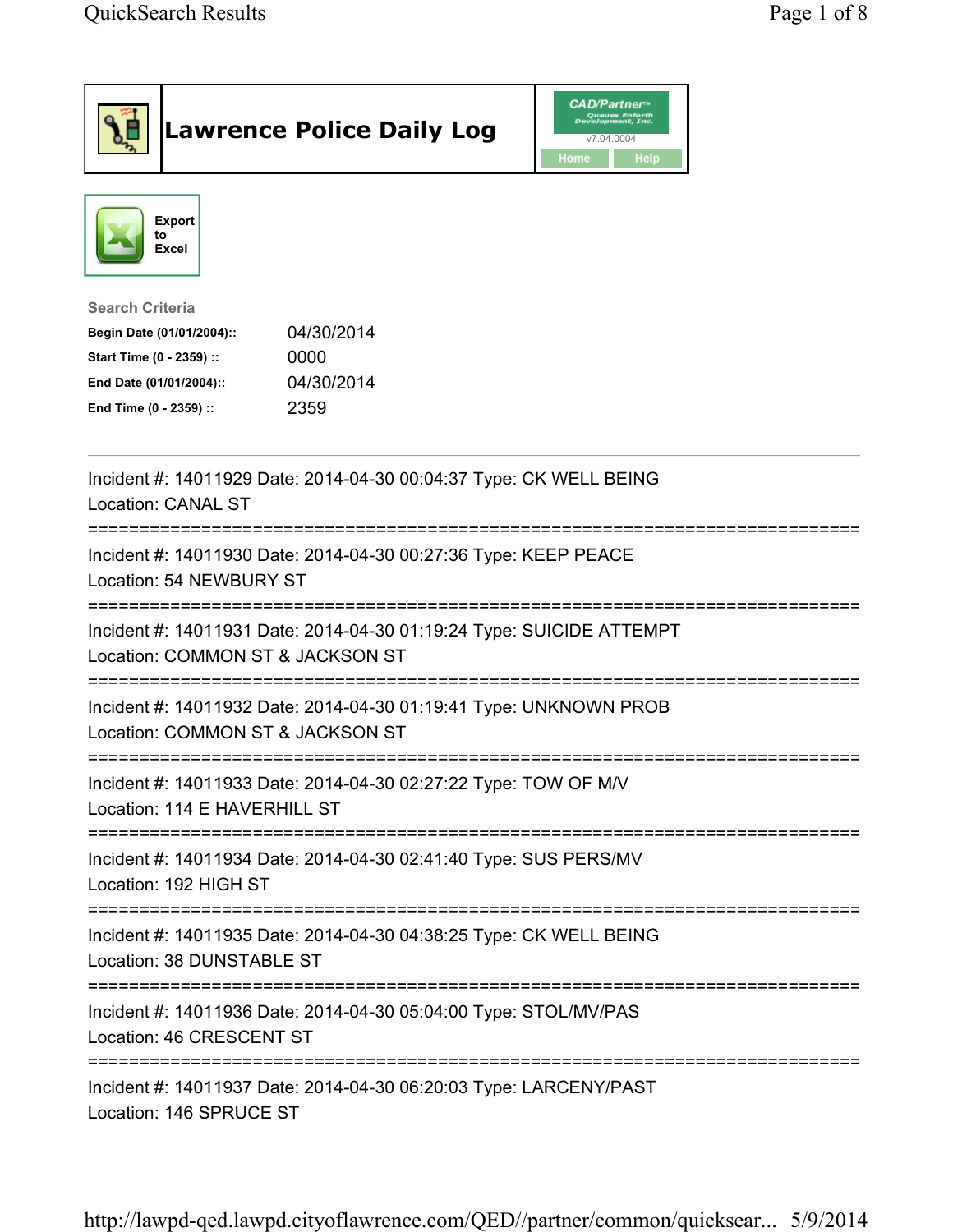| Incident #: 14011938 Date: 2014-04-30 06:26:08 Type: ALARMS<br>Location: 155 ARLINGTON ST                                                |
|------------------------------------------------------------------------------------------------------------------------------------------|
| Incident #: 14011939 Date: 2014-04-30 07:04:07 Type: TRESPASSING<br>Location: BUCKLEY GARAGE / AMESBURY ST & COMMON ST                   |
| Incident #: 14011940 Date: 2014-04-30 07:58:23 Type: ALARMS<br>Location: GONZALEZ RESD. / 47 MELVIN ST                                   |
| Incident #: 14011941 Date: 2014-04-30 08:37:18 Type: AUTO ACC/NO PI<br>Location: HAVERHILL ST & NEWBURY ST<br>========================== |
| Incident #: 14011942 Date: 2014-04-30 08:52:18 Type: B&E/MV/PAST<br>Location: 12 DIAMOND ST                                              |
| Incident #: 14011943 Date: 2014-04-30 08:56:53 Type: TOW OF M/V<br>Location: 46 CROSS ST                                                 |
| Incident #: 14011944 Date: 2014-04-30 09:16:05 Type: ANIMAL COMPL<br>Location: 94 BERNARD AV<br>==============================           |
| Incident #: 14011945 Date: 2014-04-30 09:16:45 Type: NOTIFICATION<br>Location: 4 BASSWOOD ST FL 2NDFL<br>=====================           |
| Incident #: 14011946 Date: 2014-04-30 09:31:24 Type: B&E/PAST<br>Location: LAWTONS HOT DOGS / 606 CANAL ST                               |
| Incident #: 14011947 Date: 2014-04-30 09:33:53 Type: LIC PLATE STO<br>Location: 139 GARDEN ST                                            |
| Incident #: 14011948 Date: 2014-04-30 09:42:41 Type: INVESTIGATION<br>Location: LEONARD SCHOOL / 60 ALLEN ST                             |
| Incident #: 14011949 Date: 2014-04-30 09:43:40 Type: M/V STOP<br>Location: ERVING AV & HAMPSHIRE ST                                      |
| Incident #: 14011950 Date: 2014-04-30 09:44:18 Type: SUS PERS/MV<br>Location: 27 KENDALL ST                                              |
| Incident #: 14011951 Date: 2014-04-30 09:46:03 Type: NOTIFICATION<br>Lootion: 0 CLIMMED CT                                               |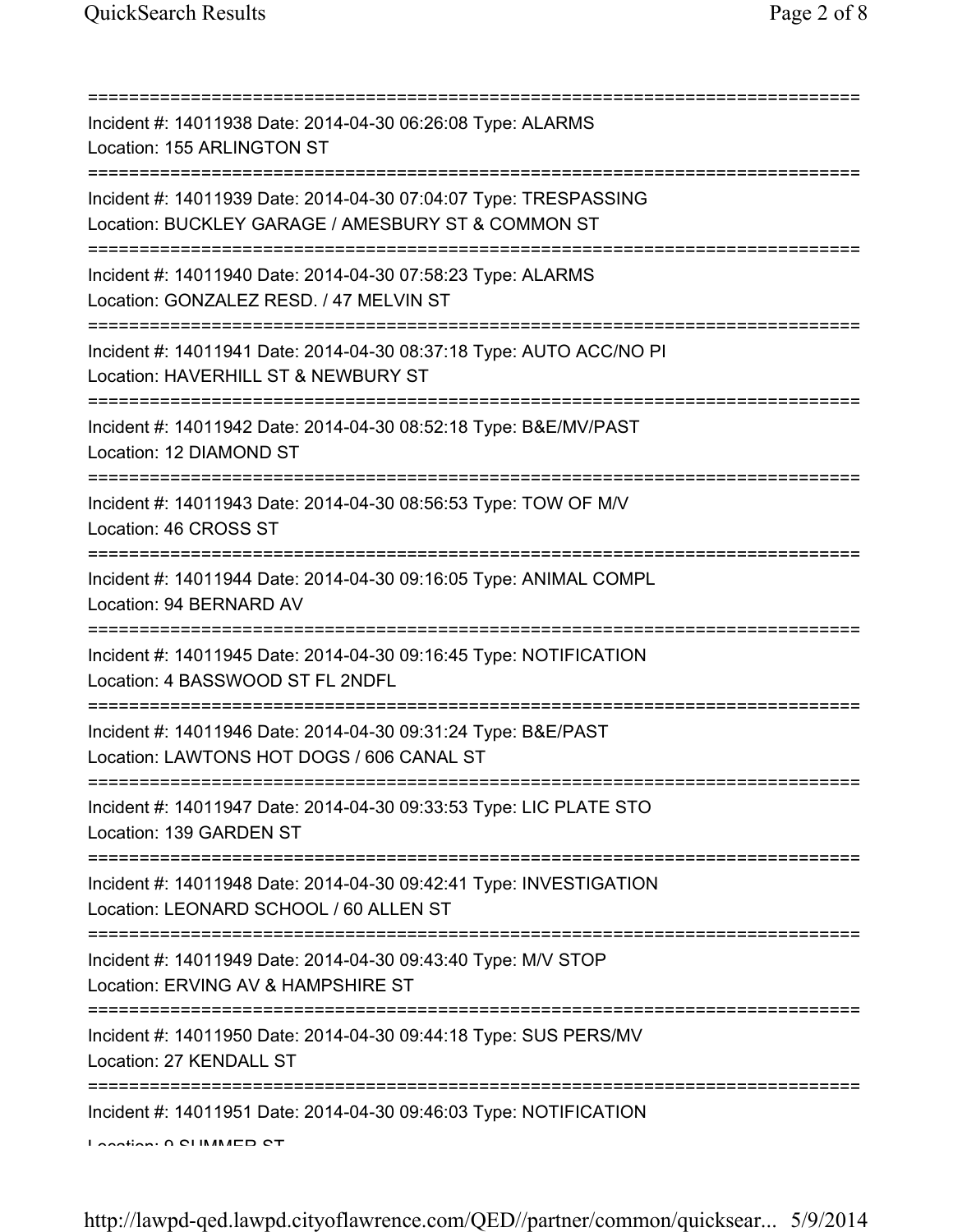| Incident #: 14011952 Date: 2014-04-30 09:51:44 Type: TOW OF M/V<br>Location: METHUEN ST & MILL ST<br>=======================                 |
|----------------------------------------------------------------------------------------------------------------------------------------------|
| Incident #: 14011953 Date: 2014-04-30 10:00:18 Type: ALARM/BURG<br>Location: SANTANA RESD / 113 FOSTER ST<br>=============================== |
| Incident #: 14011954 Date: 2014-04-30 10:06:42 Type: B&E/MV/PAST<br>Location: 12 DIAMOND ST                                                  |
| Incident #: 14011955 Date: 2014-04-30 10:14:07 Type: HIT & RUN M/V<br>Location: 73 WINTHROP AV<br>=====================================      |
| Incident #: 14011956 Date: 2014-04-30 10:31:58 Type: RECOV/STOL/MV<br>Location: 85 NEWBURY ST                                                |
| Incident #: 14011957 Date: 2014-04-30 10:37:00 Type: RECOV/STOL/MV<br>Location: 9 SUMMER ST                                                  |
| Incident #: 14011958 Date: 2014-04-30 10:40:11 Type: TOW/REPOSSED<br>Location: 26 AMES ST                                                    |
| Incident #: 14011959 Date: 2014-04-30 10:43:31 Type: M/V STOP<br>Location: PHILLIPS ST & WINTHROP AV                                         |
| Incident #: 14011960 Date: 2014-04-30 11:08:38 Type: AUTO ACC/PI<br>Location: HAVERHILL ST & WEST ST                                         |
| Incident #: 14011961 Date: 2014-04-30 11:12:48 Type: M/V STOP<br>Location: 100 ALLSTON ST                                                    |
| Incident #: 14011962 Date: 2014-04-30 11:16:13 Type: ALARM/BURG<br>Location: RESD; JAMES LAFRANCIS / 30 E PLATT ST                           |
| Incident #: 14011963 Date: 2014-04-30 11:49:31 Type: AUTO ACC/NO PI<br>Location: FRANKLIN ST & LOWELL ST                                     |
| Incident #: 14011964 Date: 2014-04-30 11:55:55 Type: GENERAL SERV<br><b>Location: FLORENCE CT</b>                                            |
| Incident #: 14011965 Date: 2014-04-30 12:00:42 Type: B&E FOLLOW UP                                                                           |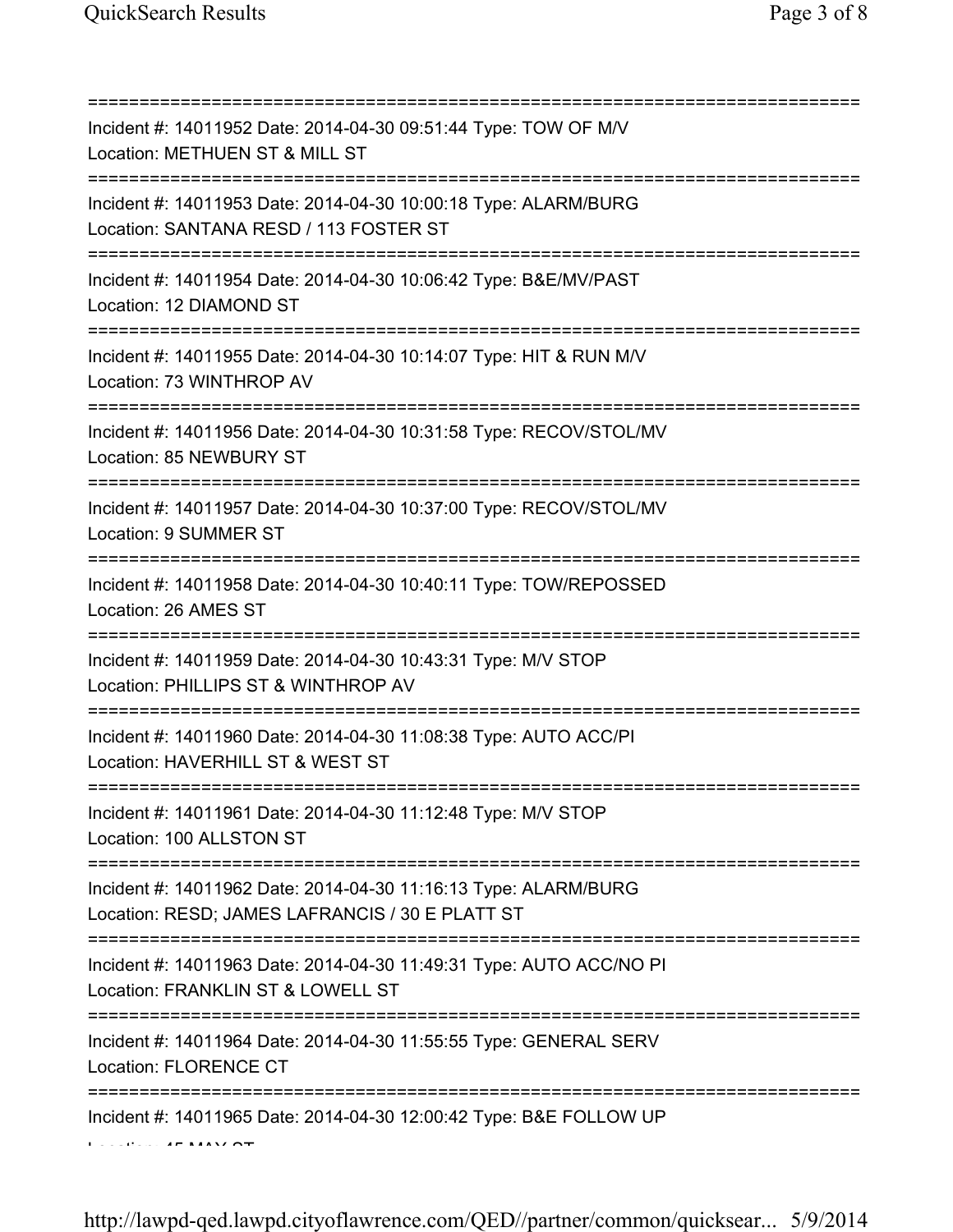=========================================================================== Incident #: 14011966 Date: 2014-04-30 12:10:33 Type: B&E FOLLOW UP Location: 476 RIVERSIDE DR =========================================================================== Incident #: 14011967 Date: 2014-04-30 12:18:39 Type: AUTO ACC/UNK PI Location: 131 SPRUCE ST =========================================================================== Incident #: 14011968 Date: 2014-04-30 12:30:12 Type: LIC PLATE STO Location: 218 LAWRENCE ST =========================================================================== Incident #: 14011969 Date: 2014-04-30 12:32:45 Type: SUICIDE ATTEMPT Location: 10 HAVERHILL ST #1 FL 1 =========================================================================== Incident #: 14011970 Date: 2014-04-30 12:59:59 Type: B&E FOLLOW UP Location: 101 SHAWSHEEN RD =========================================================================== Incident #: 14011971 Date: 2014-04-30 13:06:03 Type: ARREST Location: BROADWAY TIRE INC / 456 BROADWAY =========================================================================== Incident #: 14011972 Date: 2014-04-30 13:28:22 Type: B&E FOLLOW UP Location: 38 LEBANON ST #D =========================================================================== Incident #: 14011973 Date: 2014-04-30 13:34:41 Type: B&E FOLLOW UP Location: 32 BRADFORD ST =========================================================================== Incident #: 14011974 Date: 2014-04-30 13:37:36 Type: AUTO ACC/NO PI Location: 75 TREMONT ST =========================================================================== Incident #: 14011975 Date: 2014-04-30 13:46:08 Type: TOW OF M/V Location: 74 HANCOCK ST =========================================================================== Incident #: 14011977 Date: 2014-04-30 13:50:08 Type: IDENTITY THEFT Location: 203 FARNHAM ST =========================================================================== Incident #: 14011976 Date: 2014-04-30 13:52:24 Type: B&E FOLLOW UP Location: 235 JACKSON ST #6 =========================================================================== Incident #: 14011978 Date: 2014-04-30 14:05:53 Type: ARREST Location: 135 LAWRENCE ST =========================================================================== Incident #: 14011979 Date: 2014-04-30 14:31:10 Type: LOST PROPERTY Location: AMESBURY ST & COMMON ST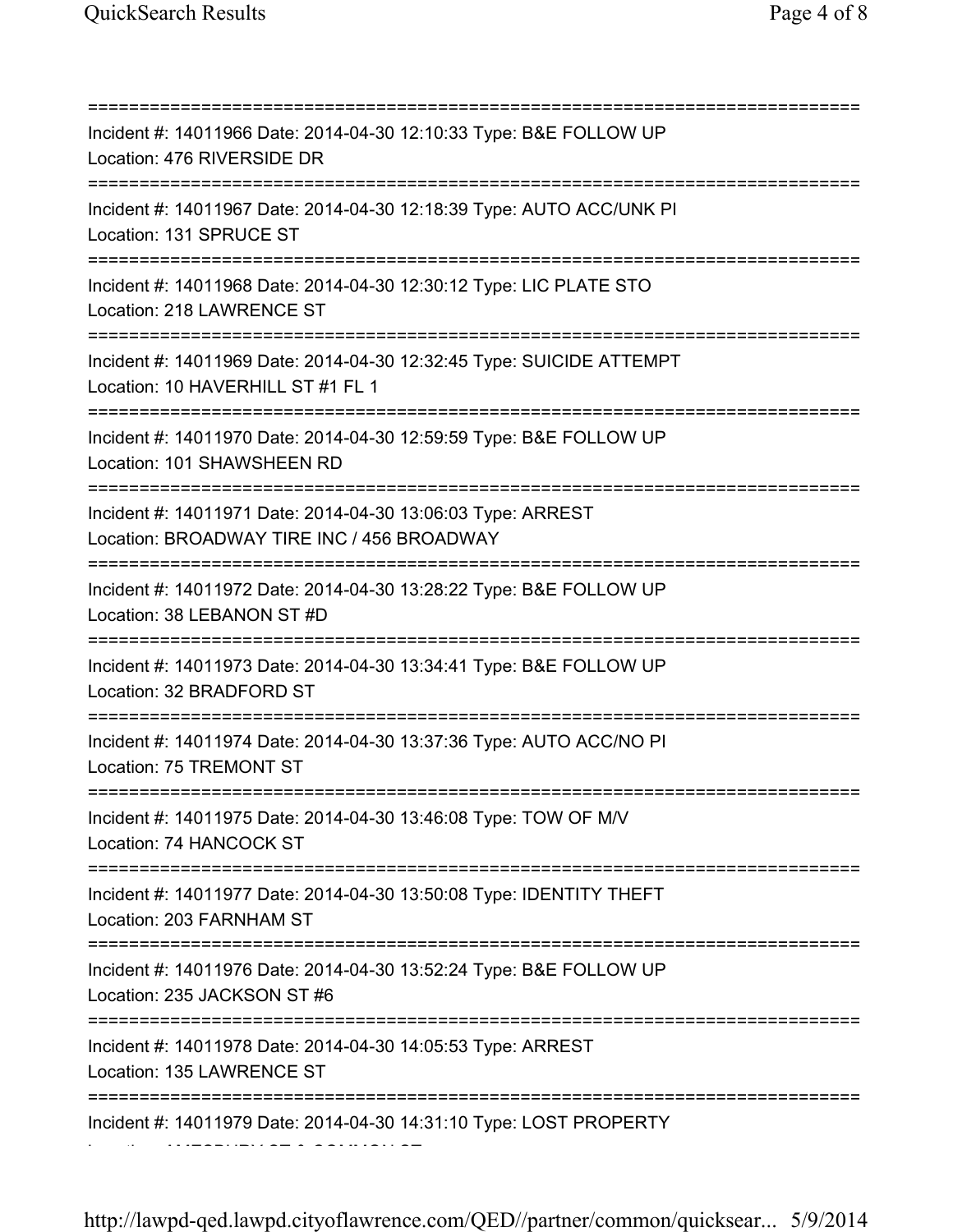=========================================================================== Incident #: 14011980 Date: 2014-04-30 14:35:07 Type: AUTO ACC/NO PI Location: MCDONALDS / 599 ANDOVER ST =========================================================================== Incident #: 14011981 Date: 2014-04-30 14:42:29 Type: B&E FOLLOW UP Location: 49 SWAN ST #1 =========================================================================== Incident #: 14011982 Date: 2014-04-30 14:45:04 Type: INVESTIGATION Location: 233 HAVERHILL ST =========================================================================== Incident #: 14011983 Date: 2014-04-30 15:07:45 Type: STOL/MV/PAS Location: HAMPSHIRE ST =========================================================================== Incident #: 14011984 Date: 2014-04-30 15:11:15 Type: TOW OF M/V Location: 59 BROOK ST =========================================================================== Incident #: 14011985 Date: 2014-04-30 15:12:22 Type: WOMAN DOWN Location: LAWRENCE PUBLIC LIBRARY / 51 LAWRENCE ST =========================================================================== Incident #: 14011987 Date: 2014-04-30 15:14:53 Type: DRUG VIO Location: 17 WYMAN ST =========================================================================== Incident #: 14011986 Date: 2014-04-30 15:15:21 Type: FIGHT Location: CRAWFORD ST & EXETER ST =========================================================================== Incident #: 14011988 Date: 2014-04-30 15:21:53 Type: A&B PAST Location: SOUTH LAWRENCE EAST SCHOOL / 165 CRAWFORD ST =========================================================================== Incident #: 14011989 Date: 2014-04-30 15:48:44 Type: INVESTIGATION Location: 76 BELLEVUE ST =========================================================================== Incident #: 14011990 Date: 2014-04-30 15:48:59 Type: M/V STOP Location: ERVING AV & LAWRENCE ST =========================================================================== Incident #: 14011991 Date: 2014-04-30 15:58:33 Type: COURT DOC SERVE Location: 138 WALNUT ST =========================================================================== Incident #: 14011992 Date: 2014-04-30 17:26:03 Type: DOMESTIC/PAST Location: 158 WATER ST =========================================================================== Incident #: 14011993 Date: 2014-04-30 17:26:45 Type: RECOV/STOL/MV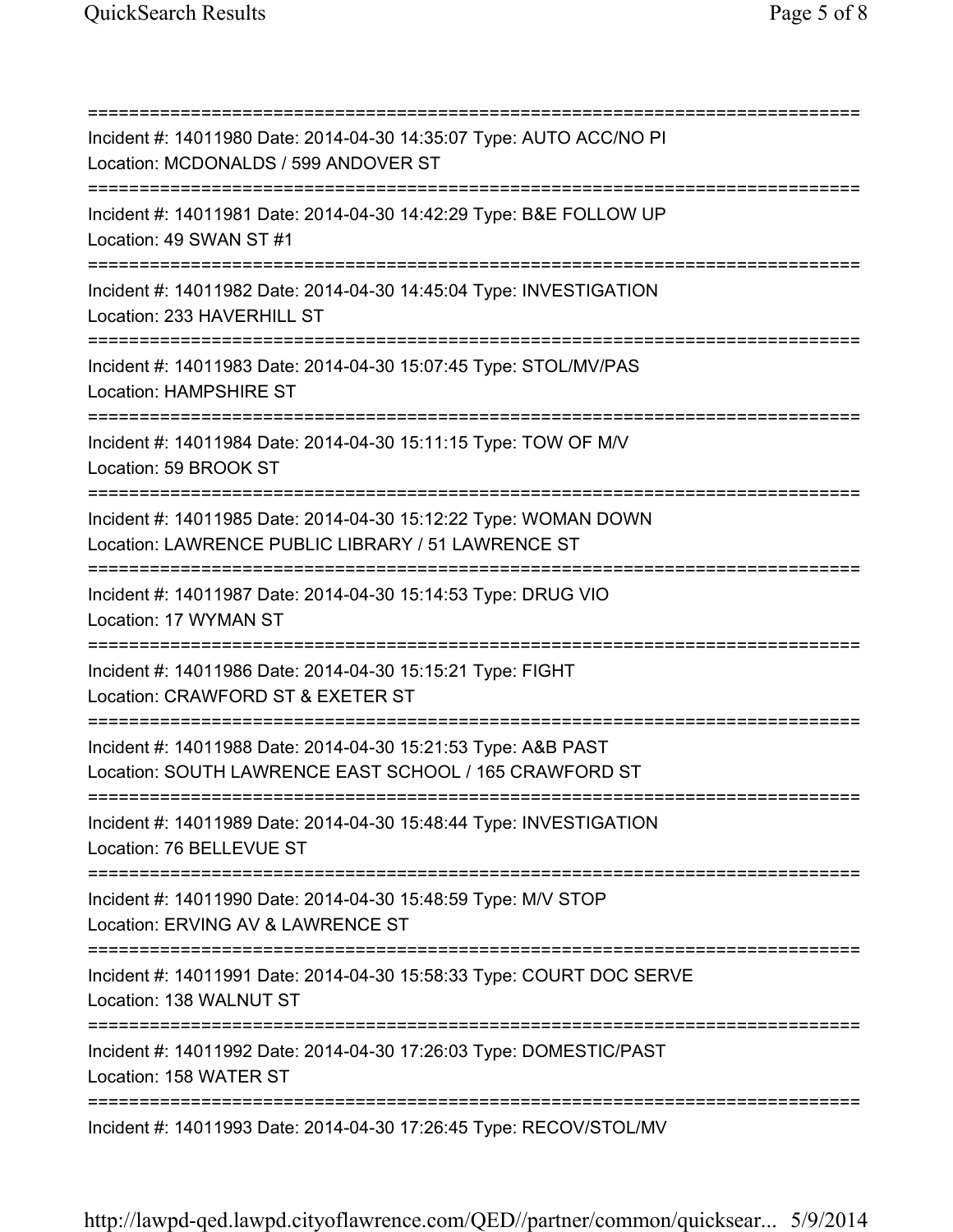=========================================================================== Incident #: 14011994 Date: 2014-04-30 17:33:53 Type: LOUD NOISE Location: 8 SAUNDERS ST =========================================================================== Incident #: 14011995 Date: 2014-04-30 17:58:59 Type: SUS PERS/MV Location: BAILEY ST & PHILLIPS ST =========================================================================== Incident #: 14011996 Date: 2014-04-30 18:08:11 Type: LOUD NOISE Location: EL FUENTE AUTO DETAILING / 853 ESSEX ST =========================================================================== Incident #: 14011997 Date: 2014-04-30 18:11:06 Type: KEEP PEACE Location: 72 FOSTER ST =========================================================================== Incident #: 14011998 Date: 2014-04-30 18:21:14 Type: ROBBERY ARMED Location: BANI / 34 WINTER ST =========================================================================== Incident #: 14011999 Date: 2014-04-30 18:32:07 Type: B&E/MV/PROG Location: 190 BRUCE ST =========================================================================== Incident #: 14012000 Date: 2014-04-30 18:49:43 Type: ANIMAL COMPL Location: 104 E PLEASANT ST =========================================================================== Incident #: 14012001 Date: 2014-04-30 18:56:00 Type: ALARMS Location: PHYSCOLOGICAL CENTER / 482 LOWELL ST =========================================================================== Incident #: 14012002 Date: 2014-04-30 19:04:19 Type: B&E/MV/PAST Location: BREAD + ROSES / 58 NEWBURY ST =========================================================================== Incident #: 14012003 Date: 2014-04-30 19:08:23 Type: INVEST CONT Location: 90 LOWELL ST =========================================================================== Incident #: 14012004 Date: 2014-04-30 19:34:01 Type: SUS PERS/MV Location: WALGREENS / 135 BROADWAY =========================================================================== Incident #: 14012005 Date: 2014-04-30 19:43:56 Type: TOW OF M/V Location: 266 BROADWAY =========================================================================== Incident #: 14012006 Date: 2014-04-30 20:23:08 Type: TENANT PROB Location: 61 ARLINGTON ST #4 =========================================================================== Incident #: 14012007 Date: 2014-04-30 20:24:58 Type: LARCENY/PAST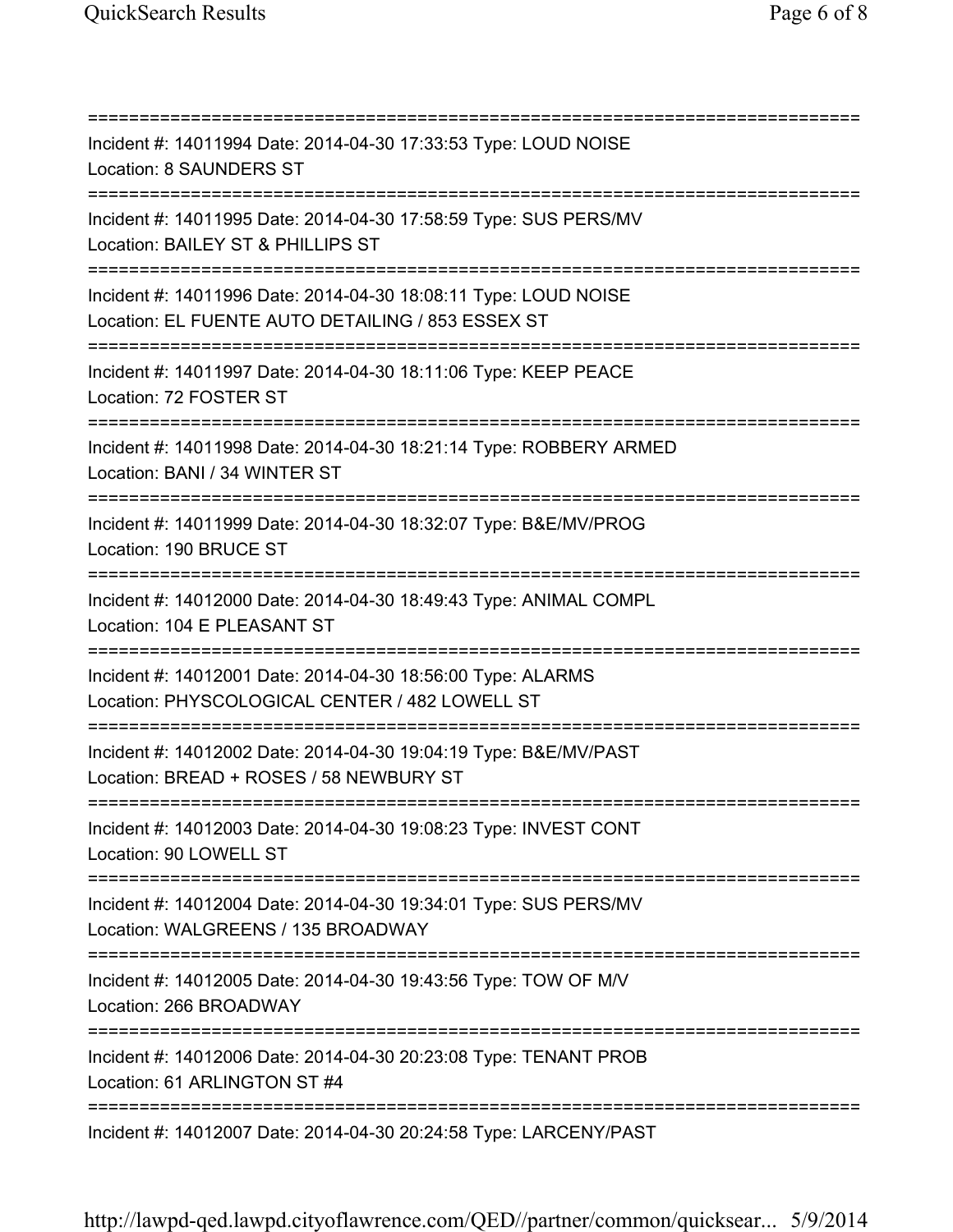| Location: 467 BROADWAY                                                                                                                          |
|-------------------------------------------------------------------------------------------------------------------------------------------------|
| Incident #: 14012008 Date: 2014-04-30 20:25:45 Type: DISTURBANCE<br>Location: BERKELEY ST & JACKSON ST                                          |
| Incident #: 14012009 Date: 2014-04-30 20:34:24 Type: LARCENY/PAST<br>Location: 40 LAWRENCE ST                                                   |
| Incident #: 14012010 Date: 2014-04-30 20:40:45 Type: SUS PERS/MV<br>Location: CABOT RD & CHICKERING ST<br>===================================== |
| Incident #: 14012011 Date: 2014-04-30 20:53:40 Type: ALARM/BURG<br>Location: MERAN TAX / 49 BLANCHARD ST #101                                   |
| Incident #: 14012012 Date: 2014-04-30 21:07:27 Type: DOMESTIC/PAST<br>Location: 158 WATER ST<br>===============================                 |
| Incident #: 14012013 Date: 2014-04-30 21:22:39 Type: INVESTIGATION<br>Location: 225 ANDOVER ST                                                  |
| Incident #: 14012014 Date: 2014-04-30 21:27:55 Type: B&E/PAST<br>Location: 20 TEWKSBURY ST                                                      |
| Incident #: 14012015 Date: 2014-04-30 21:45:43 Type: LOUD NOISE<br>Location: 356 JACKSON ST FL 1                                                |
| Incident #: 14012016 Date: 2014-04-30 21:46:21 Type: SHOTS FIRED<br>Location: 358 HAMPSHIRE ST                                                  |
| Incident #: 14012017 Date: 2014-04-30 22:30:31 Type: ALARM/BURG<br>Location: COMMONWEALTH MOTORS NISSAN / 1 COMMONWEALTH DR                     |
| Incident #: 14012018 Date: 2014-04-30 22:34:26 Type: DOMESTIC/PAST<br>Location: 233 JACKSON ST #9                                               |
| Incident #: 14012019 Date: 2014-04-30 22:56:36 Type: ALARM/BURG<br>Location: EL MERCADITO GROCERY STORE / 49 WALNUT ST                          |
|                                                                                                                                                 |

273 record(s)

{ call presslog("2014-04-30","0000","2014-04-30","2359") }